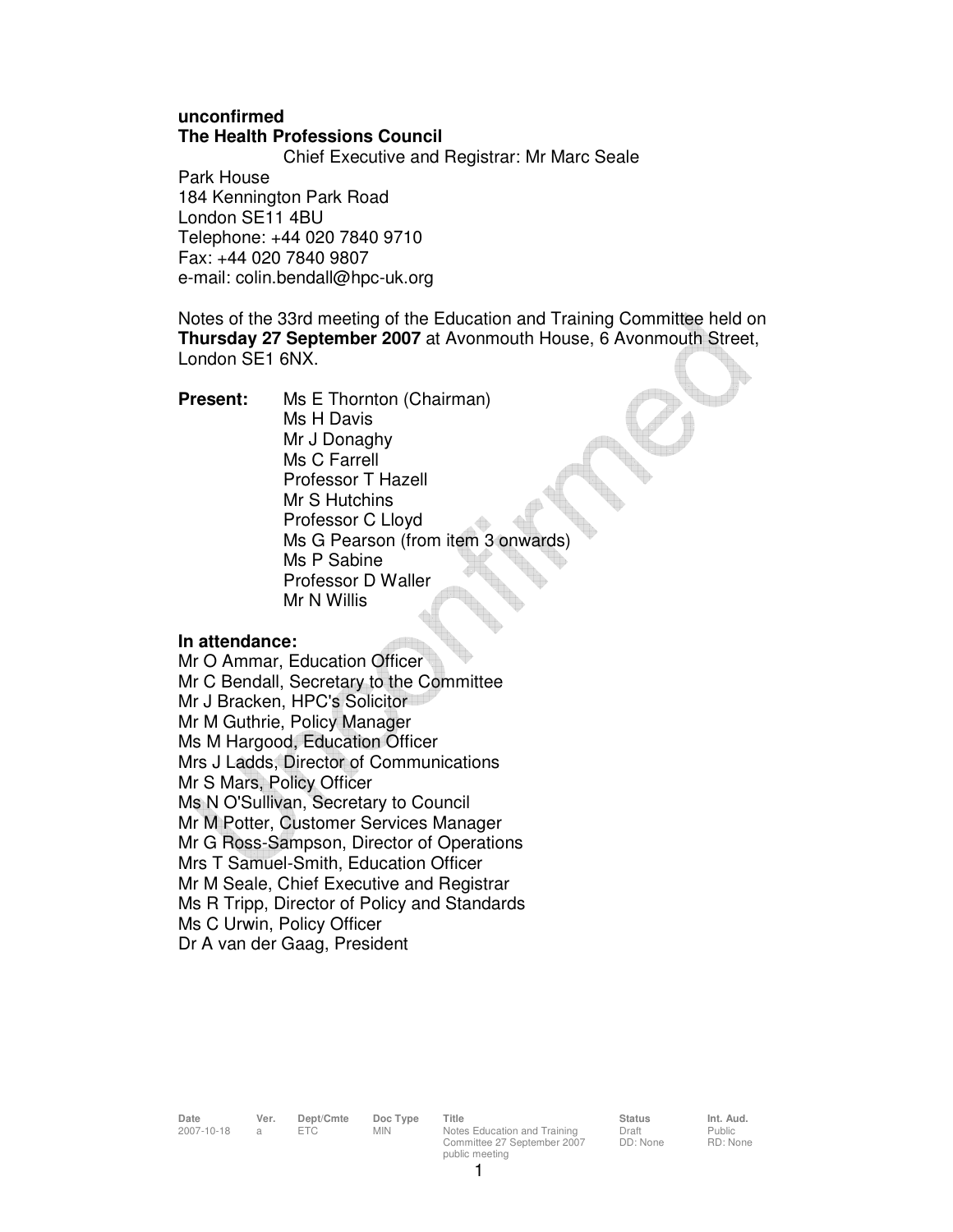### **Item 1.07/68 Apologies for absence**

- 1.1 Apologies for absence were received from Professor K Bryan, Mrs S Drayton, Ms E Ellis, Professor J Harper, Professor J Lucas, Mr A Mount and Mrs B Stuart.
- 1.2 The Committee noted that the meeting was inquorate and that it would therefore be unable to make any decisions. Resolutions on the papers for discussion/approval would be circulated electronically to members for consideration.
- 1.3 The Chairman welcomed Mr Donaghy and Mr Willis to their first meeting of the Committee.
- 1.4 The Chairman welcomed representatives of the British Association of Counselling and Psychotherapy, the British Psychological Society and the Department of Health, who were in the public gallery. The Chairman reminded the Committee that members of the public could address the meeting only if the Chairman invited them to do so.

# **Item 2.07/69 Approval of agenda**

- 2.1 The Committee approved the agenda, subject to the following amendments:
	- considering the paper for discussion/approval on the Continuing Professional Development assessor fee and the paper for information on the Continuing Professional Development assessors' day together, as item 14;
	- considering a tabled paper for discussion/approval on Operating Department Practitioner programmes as item 16.

# **Item 3.07/70 Minutes of the Education and Training Committee meeting held on 12 June 2007**

 3.1 The Committee agreed that the minutes of the thirty-second meeting of the Education and Training Committee should be confirmed as a true record and signed by the Chairman, subject to an amendment that Mr Hutchins had not been in attendance and had given his apologies for absence.

### **Item 4.07/71 Matters arising**

4.1 The Committee received a paper to note from the Executive.

| Date<br>2007-10-18 | Ver. | Dept/Cmte<br>FTC. | Doc Type<br><b>MIN</b> | Title<br>Notes Education and Training | <b>Status</b><br>Draft | Int. Aud.<br>Public |
|--------------------|------|-------------------|------------------------|---------------------------------------|------------------------|---------------------|
|                    |      |                   |                        | Committee 27 September 2007           | DD: None               | RD: None            |
|                    |      |                   |                        | public meeting                        |                        |                     |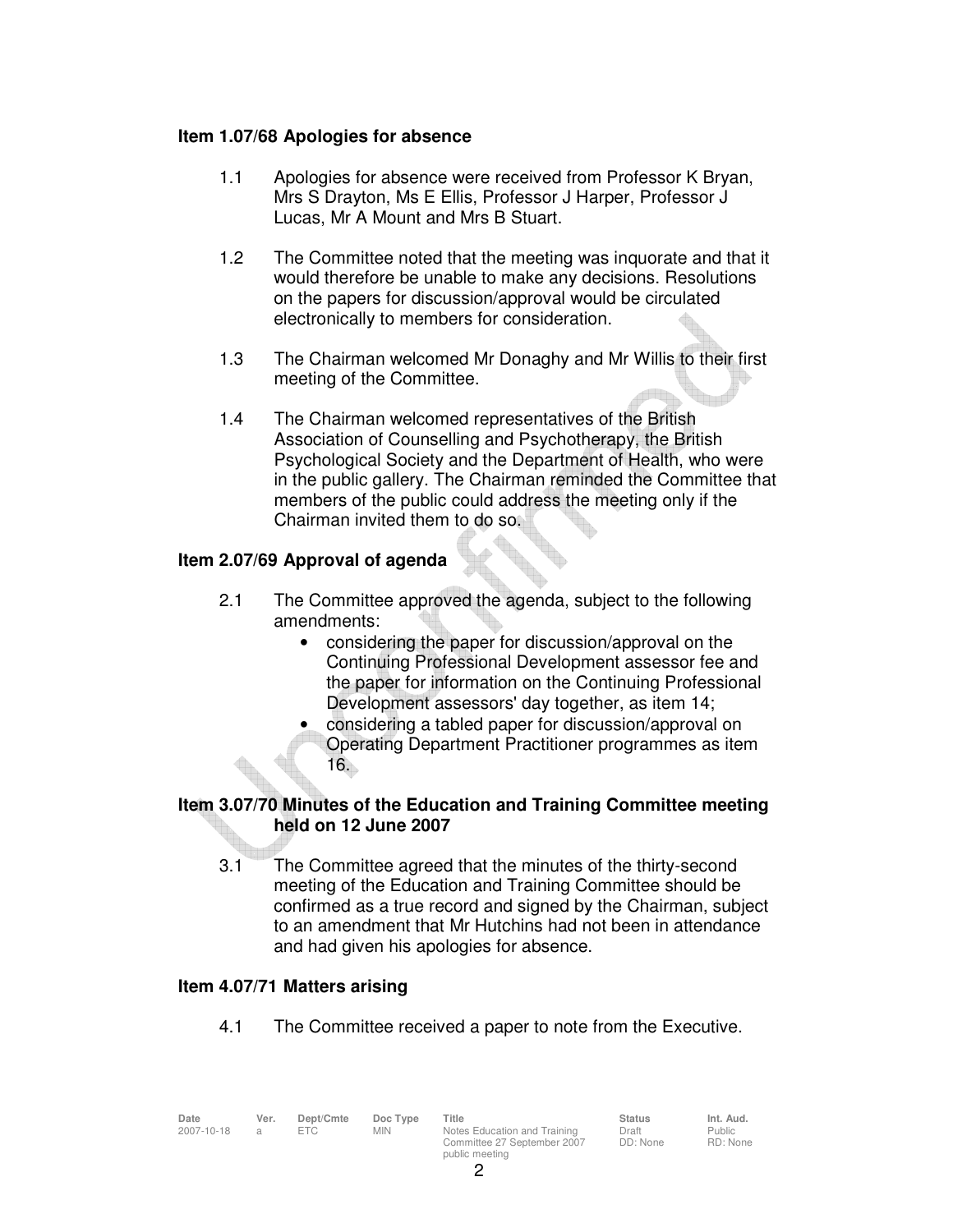4.2 The Committee noted the action list as agreed at the last meeting.

## **Item 5.07/72 Chairman's report**

- 5.1 The Committee received a verbal report from the Chairman.
- 5.2 The Committee noted that the Chairman had given a presentation to the north-west managers group of podiatrists.
- 5.3 The Chairman invited Professor Lloyd to give a progress report on the Professional Liaison Group to review the Standards of Education and Training (SETs). The Committee noted that the group included members from a range of stakeholders and that the first meeting had been held on 13 September 2007. The afternoon of 13 September had included discussion on the SETs with representatives of professional bodies.
- 5.4 The Committee noted that the next meeting of the Professional Liaison Group would consider the views of stakeholders from the education sector and questionnaires would be sent to interested parties. Two further meetings of the Group were due to be held in January and February 2008, to draft the new SETs. The Education and Training Committee was due to consider the draft in March 2008.
- 5.5 The Committee noted that professional bodies in three professions (physiotherapy, occupational therapy and radiography) had recently asked education providers to pay an annual fee for professional accreditation of programmes. This development did not directly impact on the HPC's approvals and monitoring process. However, the HPC had previously provided the list of forthcoming approval visits to professional bodies, when requested on an occasional and informal basis. The Committee noted that the Executive felt that it was no longer appropriate to do this in the three affected professions. The education provider could, if it wished, notify the professional body directly. The HPC would explain its views to the professional bodies concerned.

# **Action: AC (by 4 December 2007)**

### **Item 6.07/73 Education manager's report**

6.1 The Committee received a report on the work of the Education - Approvals and Monitoring Department.

| Date       | Ver. | Dept/Cmte | Doc Type   | Title                        | <b>Status</b> | Int. Aud. |
|------------|------|-----------|------------|------------------------------|---------------|-----------|
| 2007-10-18 |      |           | <b>MIN</b> | Notes Education and Training | Draft         | Public    |
|            |      |           |            | Committee 27 September 2007  | DD: None      | RD: None  |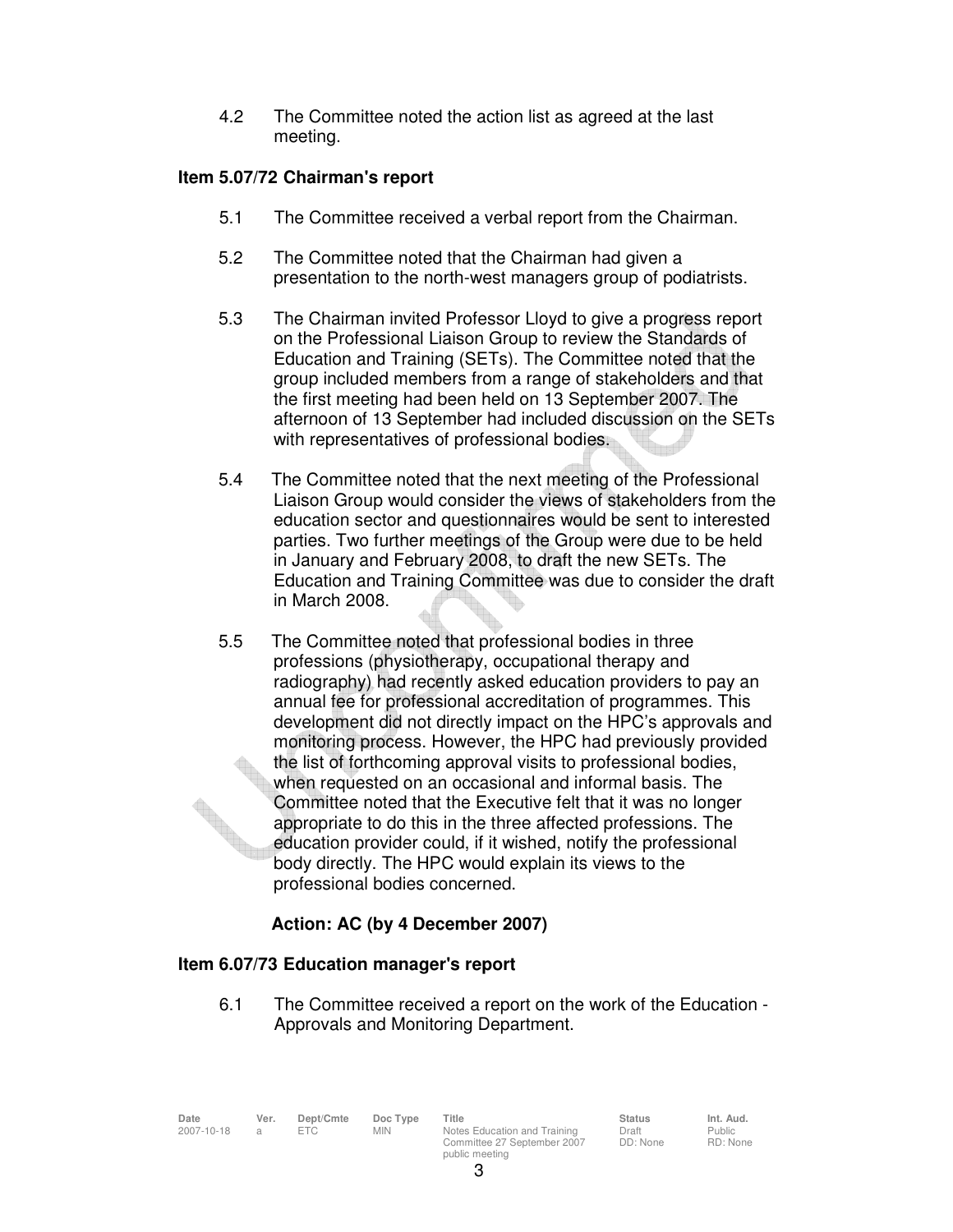- 6.2 The Committee noted that the report covered June-September 2007, when the number of approval visits had been relatively low. The Committee noted that in the 2006-7 academic year, 141 programmes had been visited and 138 approved (or due to be approved at the Education and Training Panel on 27 September 2007). Three programmes had not yet been approved, although some of these commenced later in the 2007-8 academic year and one had been subject to a second approvals visit. The Committee noted that the annual monitoring process had also operated successfully.
- 6.3 The Committee noted that, following the most recent round of Partner reappointments, there were now shortfalls for Visitors in several professions. These would be addressed by recruitment to fill the vacancies.
- 6.4 The Committee noted that work for the 2007-8 academic year included approval visits to the paramedic programmes run by the IHCD and programmes run by the Association of Clinical Scientists and the Institute of Biomedical Science. The Committee noted that the Department was also planning for the future, including preparing a new format of Visitors' report.
- 6.5 The Committee noted that the paper included an appendix on the major and minor change process and calculated the cost of the process on the basis of the fee paid to the Visitors. The Committee noted that part of the cost of a meeting of the Education and Training Panel related to considering the outcome of the process.
- 6.6 The Committee noted that the report viewed approval visits that did not result in conditions as not being cost-effective. The Committee asked that the Executive bear in mind that visits had additional positive outcomes that were of value even if no conditions were set, such as improving the perception and understanding of HPC approval and monitoring processes.
- 6.7 The Committee noted that the annual monitoring assessment days would be re-formatted, to ensure that Visitors from different professions discussed any common issues across programmes at the same education provider.

**Date Ver. Dept/Cmte Doc Type Title Status Int. Aud.** 2007-10-18 a ETC MIN Notes Education and Training Committee 27 September 2007 public meeting

Draft DD: None

Public RD: None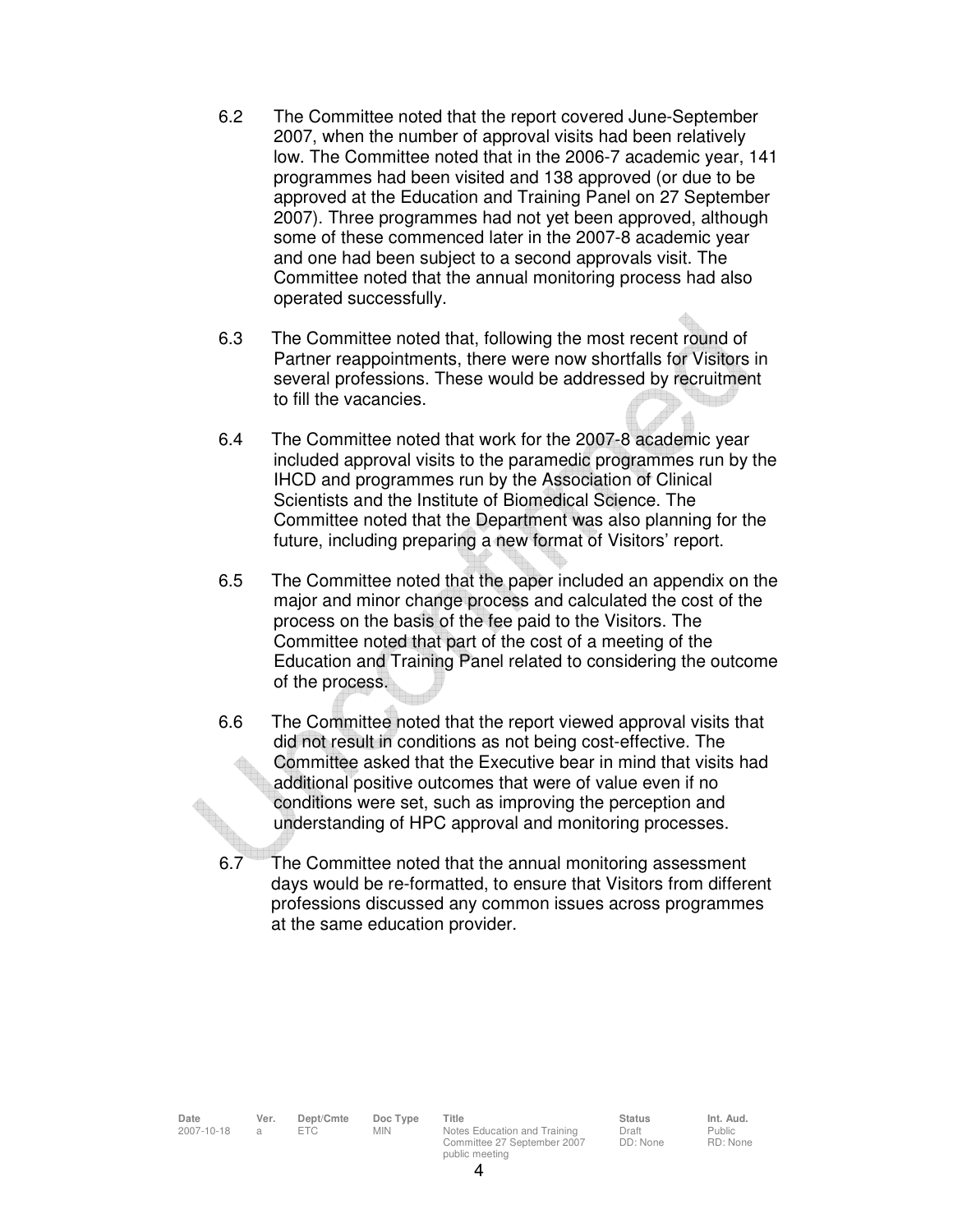### **Item 7.07/74 Applied Psychologists: Threshold level of qualification for entry to the Register**

- 7.1 The Committee received a paper for discussion/approval from the Executive. A letter from the British Psychological Society, responding to the proposed threshold level, was tabled.
- 7.2 The Committee noted that, each time the HPC regulated a new profession, it was necessary to amend standard one of the standards of education and training to add the threshold level of qualification for entry to the Register. In accordance with the Health Professions Order 2001, the Council was required to consult on any proposed change to the standards. The Committee noted that the threshold level was the minimum requirement and that individuals with a higher level of qualification could also apply for registration.
- 7.3 The Committee noted that the paper was being brought forward as it was anticipated that the applied psychologists part of the Register would open in 2008. The Committee noted that it was intended that the HPC should consult on the draft standards of proficiency for the profession and the draft standards of education and training at the same time.
- 7.4 The Committee noted that the paper outlined the current entry routes for each of the disciplines of applied psychology and discussed an appropriate threshold level of qualification (doctoral level or master level) for entry to the proposed part of the Register. The paper proposed that the threshold should be 'masters degree for applied psychology or equivalent (with further training and experience, as appropriate)' as the masters degree level formed part of the training in the majority of applied psychology disciplines. The wording in brackets was suggested in order to acknowledge that successful completion of a masters degree was not currently sufficient in order to become chartered with the British Psychological Society.
- 7.5 The Committee noted that in July 2007, the British Psychological Society had been asked to discuss the proposals with the HPC. At that time, the Society had felt unable to respond, but had now submitted a detailed response. A letter from the Society, which had been tabled, argued that the level proposed would not ensure the same level of public protection as that provided by the Society's voluntary register, which required knowledge and skills consistent with doctorate level descriptors.

**Date Ver. Dept/Cmte Doc Type Title Status Int. Aud.** 2007-10-18 a ETC MIN Notes Education and Training Committee 27 September 2007 public meeting

Draft DD: None

Public RD: None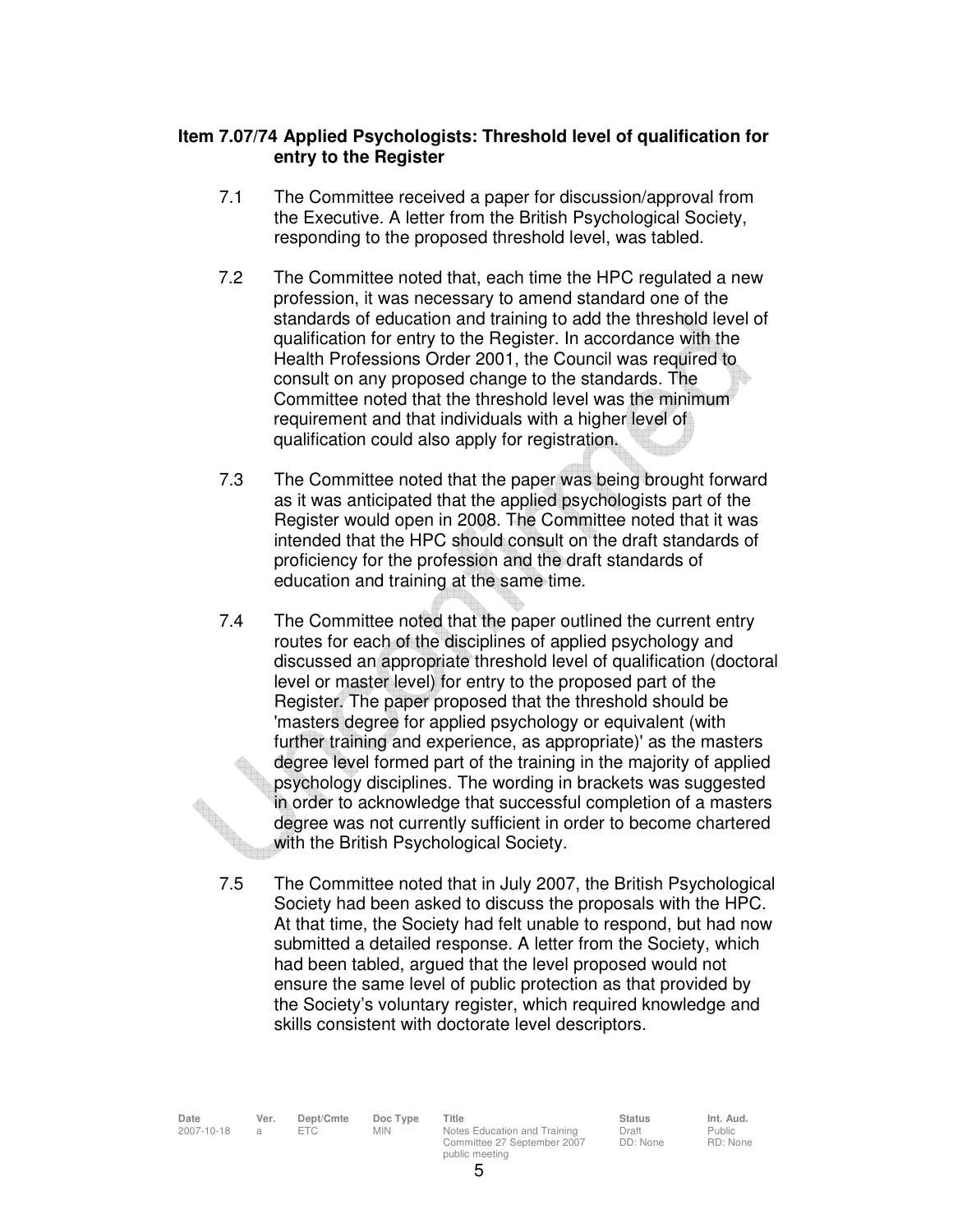- 7.6 The Committee noted that stakeholders, including members of the Professional Liaison Group drafting the Standards of Proficiency and an e-mail reference group, had also considered the proposal. Responses from these stakeholders had suggested that a doctoral level qualification could be appropriate for clinical, counselling and educational psychology, whilst the other disciplines within the profession could have a master's level. Another suggestion was that it would be appropriate to set a doctoral level qualification for clinical psychology, as this matched the Quality Assurance Agency's benchmark level.
- 7.7 The Committee noted that, in the profession of clinical science, applicants for registration had to obtain a master's degree and a certificate of attainment from the Association of Clinical Scientists. It would be possible for the threshold level for applied psychologists to be set in a similar way, i.e. requiring a master's degree and then a qualification from the British Psychological Society. The latter qualification would require approval by the HPC. The Committee felt that, as far as possible, the professions regulated (or to be regulated) by the HPC should be treated in a similar way for the purposes of threshold entry to the Register.
- 7.8 The Committee felt that the consultation document should not propose a threshold level. Instead, the Committee felt that it would be more appropriate for the document to explain the different options but that it should not make any recommendations at this stage. The Committee felt that the HPC should consider views from stakeholders before a final decision was made. The Committee felt that the consultation document should also consider any potential risks to public protection.
- 7.9 The Committee noted that the consultation period would be for a minimum period of three months, in accordance with guidance issued by the Cabinet Office.
- 7.10 The Committee noted that an electronic resolution would be circulated to members, asking them to agree to the amendments to the consultation document discussed above.

## **Item 8.07/75 Review of the standards of proficiency for operating department practitioners**

- 8.1 The Committee received a paper for discussion/approval from the Executive.
- 8.2 The Committee noted that on 19 June 2007 a meeting had been held to review the profession-specific standards of proficiency for operating department practitioners. The meeting had been

| Date       | Ver. | Dept/Cmte | Doc Type | Title                        | <b>Status</b> | Int. Aud. |
|------------|------|-----------|----------|------------------------------|---------------|-----------|
| 2007-10-18 |      | FTC.      | MIN.     | Notes Education and Training | Draft         | Public    |
|            |      |           |          | Committee 27 September 2007  | DD: None      | RD: None  |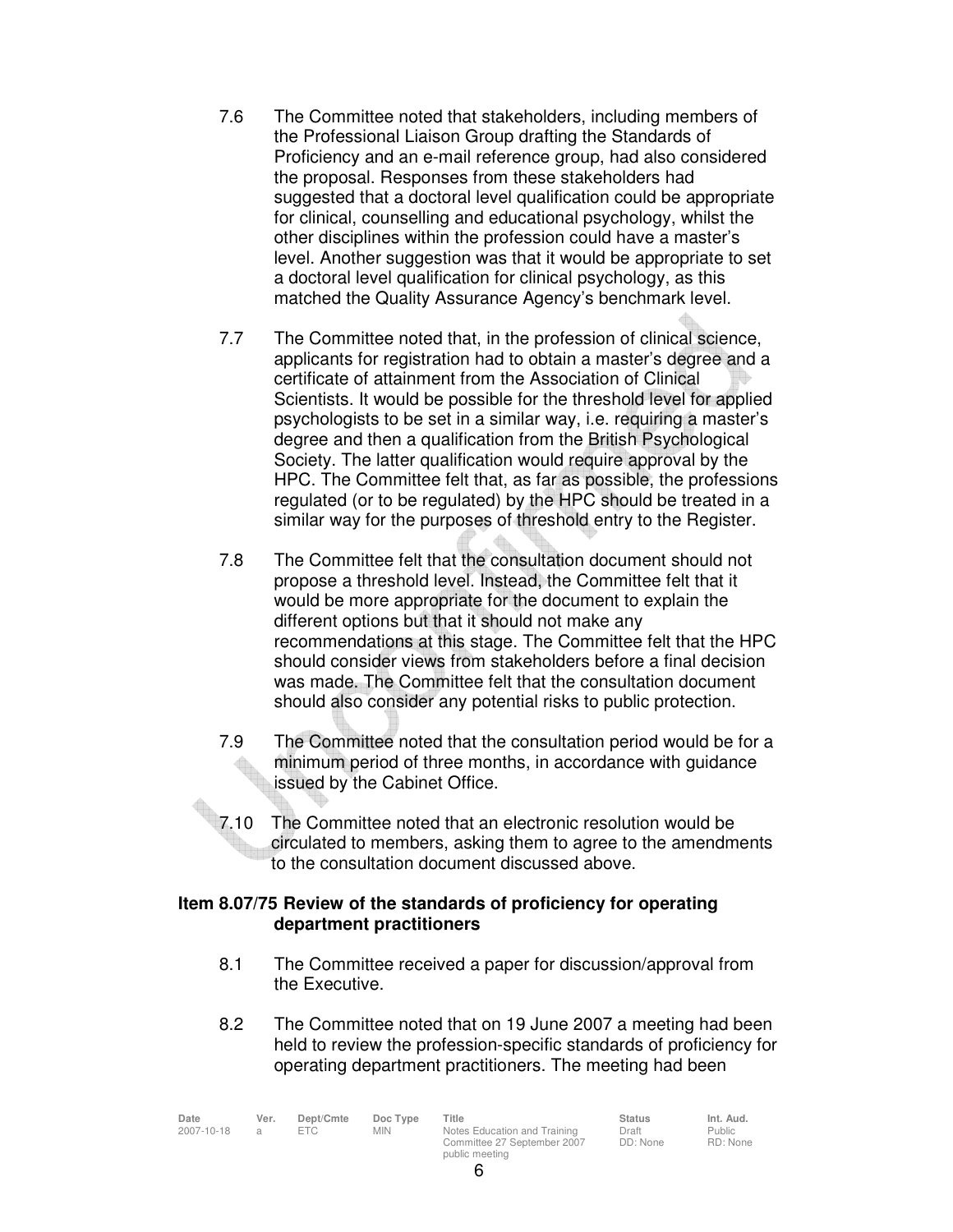attended by members of the Committee and representatives of professional bodies and associations. The changes discussed at the meeting were set out in a draft consultation document included in the paper.

- 8.3 The Committee suggested that a bullet point in the draft standard 3a.1 should read 'understand relevant physiological parameters and how to interpret changes from normal' rather than '…from the normal.'
- 8.4 The Committee noted that an electronic resolution would be circulated to members, to ask them to consider whether to ratify the paper.

### **Item 9.07/76 Amendments to the standards of proficiency for chiropodists and podiatrists: Consultation**

- 9.1 The Committee received a paper for discussion/approval from the Executive.
- 9.2 The Committee noted that, at its meeting on 28 March 2007, it had recommended that a consultation should be held on whether the standards of proficiency for chiropodists and podiatrists which related to prescription only medicines and local anaesthetics entitlements should cease to be optional. The Council had ratified this recommendation on 31 May 2007.
- 9.3 The Committee noted that the draft consultation document was attached to the paper. The Committee noted that an electronic resolution would be circulated to members, to ask them to consider whether to ratify the paper.

# **Item 10.07/77 Post registration qualifications**

- 10.1 The Committee received a paper for discussion/approval from the Executive.
- 10.2 The Committee noted that in October 2005, the Council had agreed to establish a Professional Liaison Group to consider issues relating to post-registration qualifications. This work had been postponed due to the Foster review and the subsequent publication of the white paper 'Trust, Assurance and Safety: The regulation of health professionals in the 21<sup>st</sup> century'. The HPC's response to the white paper had indicated that the HPC would develop criteria for annotating the Register to indicate postregistration qualifications.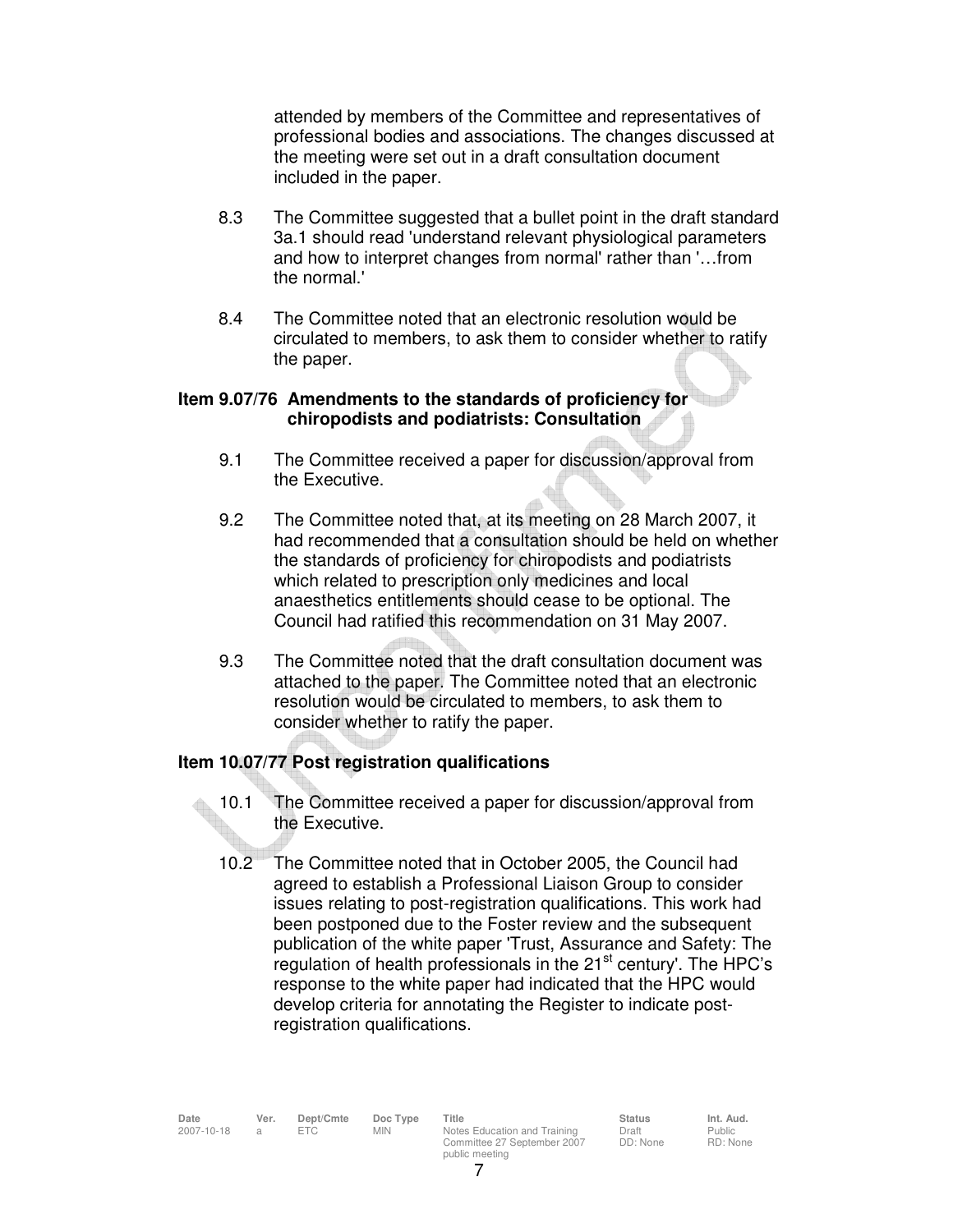- 10.3 The Committee noted that the paper proposed a discussion meeting with stakeholders in February 2008, to consider whether the HPC should annotate the Register and the indicative criteria. The Committee suggested that the Executive should contact the professional bodies before the discussion meeting, to seek views on the kind of qualifications which might be annotated.
- 10.4 The Committee noted that an electronic resolution would be circulated to members, to ask them to consider ratifying the paper.

## **Item 11.07/78 Student fitness to practise - update**

- 11.1 The Committee received a paper for discussion/approval from the Executive.
- 11.2 The Committee noted that, in December 2006, it had discussed whether it was appropriate to register students. The Committee had felt that the case had not yet been made and student registration would be disproportionate to the risks posed. The paper proposed that the Executive should arrange a discussion meeting to consider the issue in more detail and should bring a paper to the next meeting of the Committee on 4 December 2007. In addition, the Executive would continue to participate in the project by the Council for Healthcare Regulatory Excellence.
- 11.3 The Committee noted that an electronic resolution would be circulated to members, to ask them to consider ratifying the paper.  $\triangle$
- 11.4 The Committee noted that a recent report by the Disability Rights Commission had proposed that registration of healthcare professionals should not include any health requirements for registrants. However, the report had mentioned the HPC's approach to health and disability issues as a model of good practice.

# **Item 12.07/79 Withdrawal of approval from historic programmes**

- 12.1 The Committee received a paper for discussion/approval from the Executive.
- 12.2 The Committee noted that the Executive had compiled a definitive list of approved programmes, including programmes which were recorded as 'closed' (there were no students or the programmes were no longer recruiting additional cohorts). As all of the programmes were approved, there was a risk that an education provider might re-establish a programme as leading to

| Date       | Ver. | Dept/Cmte | Doc Type   | Title                        | <b>Status</b> | Int. Aud. |
|------------|------|-----------|------------|------------------------------|---------------|-----------|
| 2007-10-18 |      | FTC.      | <b>MIN</b> | Notes Education and Training | Draft         | Public    |
|            |      |           |            | Committee 27 September 2007  | DD: None      | RD: None  |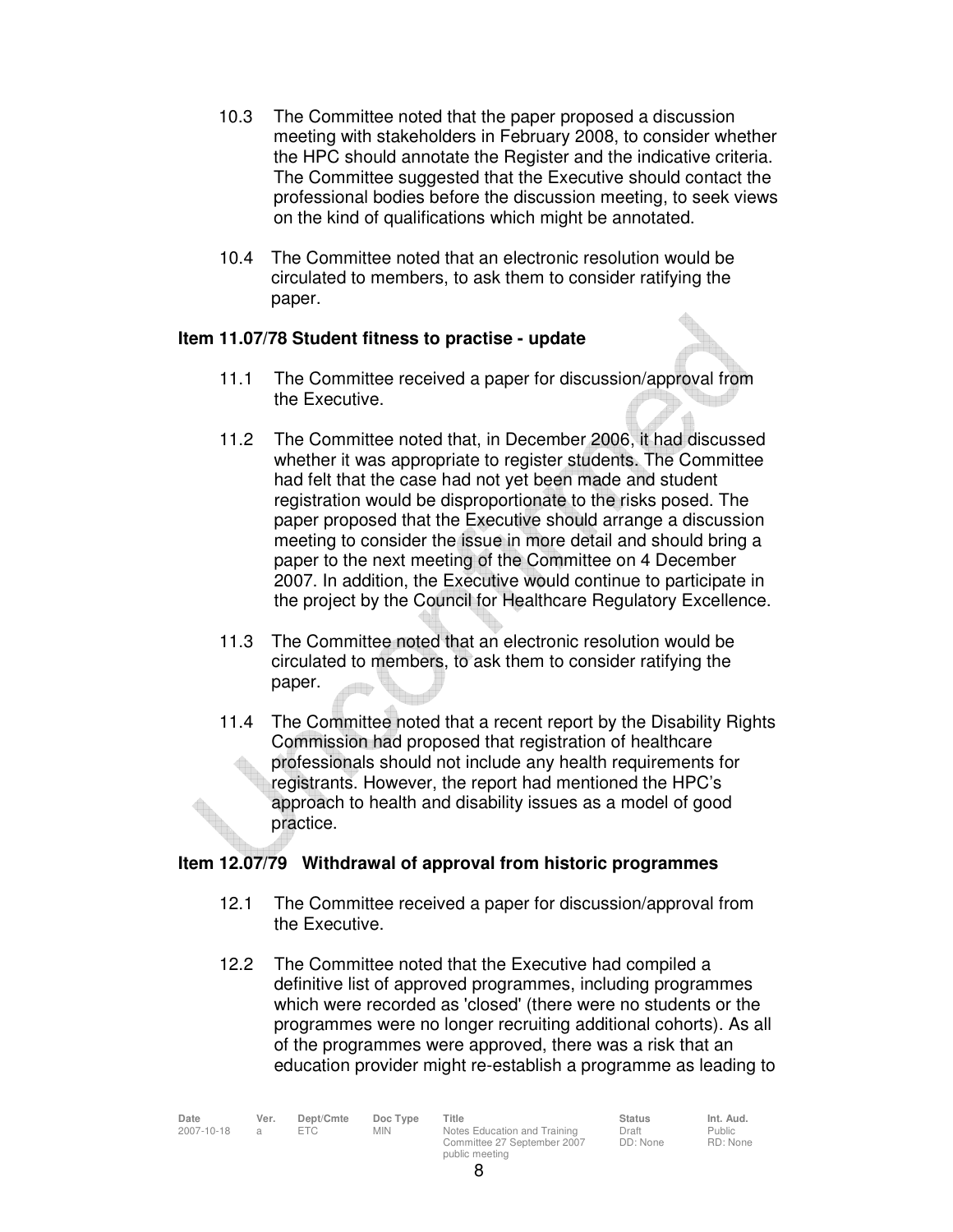eligibility to register with the HPC. The paper suggested that it was prudent to withdraw approval from closed programmes to prevent this situation arising.

- 12.3 The Committee noted that the paper proposed that the Executive should write to education providers, asking them to confirm the dates on which a programme had commenced and closed. The Executive would also seek the education provider's consent for the HPC to withdraw approval of the programme. If the programme was still running, the Education and Training Committee would be asked to consider how to proceed.
- 12.4 The Committee noted that withdrawal of approval would not affect registrants who had successfully completed a programme. The HPC would publish records of programmes which had been historically approved and which lead to registration.
- 12.5 The Committee suggested that requests from education providers for withdrawal of approval should be initially considered by meetings of the Education and Training Panel, prior to ratification by the Education and Training Committee.
- 12.6 The Committee noted that an electronic resolution would be circulated to members, to ask them to consider ratifying the paper.

#### **Item 13.07/80 Speech and Language Therapy, Manchester Metropolitan University: Approved programme correction**

- 13.1 The Committee received a paper for discussion/approval from the Executive.
- 13.2 The Committee noted that, on 12-13 June 2007, an approval visit had been held to Manchester Metropolitan University to assess the BSc (Hons) Speech Pathology and Therapy and BSc (Hons) Psychology and Speech Pathology programmes. At the visit it had become apparent that a part-time route through the programme was available. The Visitors' Report had reflected both full-time and part-time modes of study for both programmes. The Education and Training Panel on 2 August 2007 had approved the programmes.
- 13.3 The Committee noted that the education provider had subsequently indicated that it did not feel advertisement of a part-time route on the approved list was appropriate, as it was not a formal pathway through the programme. Instead, in exceptional circumstances such as illness, a student already enrolled on the programmes might complete the full-time

| Date       | Ver. | Dept/Cmte | Doc Type   | Title                        | <b>Status</b> | Int. Aud. |
|------------|------|-----------|------------|------------------------------|---------------|-----------|
| 2007-10-18 |      |           | <b>MIN</b> | Notes Education and Training | Draft         | Public    |
|            |      |           |            | Committee 27 September 2007  | DD: None      | RD: None  |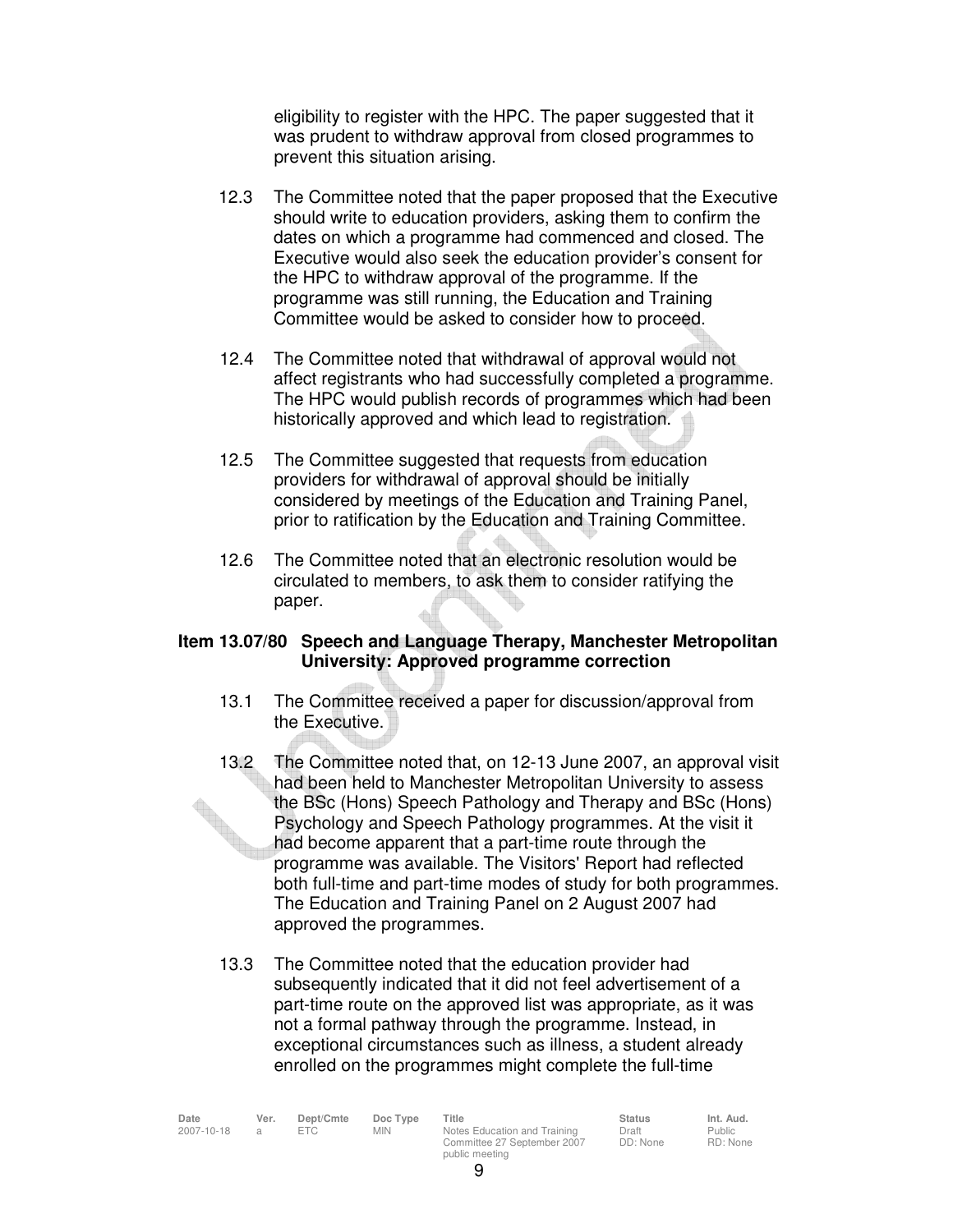pathway over a longer period, with reduced attendance. The education provider had requested that the Committee withdraw approval from the part-time routes through both programmes and remove them from the approved programme list.

 13.4 The Committee noted that an electronic resolution would be circulated to members, to ask them to consider ratifying the paper.

#### **Item 14.07/81 Continuing Professional Development assessor fees: Proposal**

- 14.1 The Committee received a paper for discussion/approval and a paper for information from the Executive.
- 14.2 The Committee noted that the Executive was developing the process for considering Continuing Professional Development (CPD) profiles. The paper for information described a mock assessment day held on 27 June 2007, during which a group of registration assessors had considered mock CPD assessments. The day had helped the Executive to determine how long each assessment would take and how the process might operate.
- 14.3 The Committee noted that, as far as possible, CPD profiles would be considered by multi-professional groups of assessors working together, to help to ensure consistency in decisions. When there were smaller numbers of profiles to be assessed, these would be sent out to assessors for consideration.
- 14.4 The Committee noted that the paper proposed that CPD assessors should receive an assessor fee of £20 per profile, to ensure that costs were fixed. The Committee noted that the Finance and Resources Committee would consider the proposed fee.
- 14.5 The Committee noted that an electronic resolution would be circulated to members, to ask them to consider ratifying the paper.

### **Item 15.07/82 Committee self-evaluation**

- 15.1 The Committee received a paper for discussion/approval from the Executive.
- 15.2 The Committee noted that, on 12 June 2007, it had agreed that members should individually complete the self-evaluation form and return their comments for collation. The paper contained the collated responses.

| Date       | Ver. | Dept/Cmte | Doc Type | Title                        | <b>Status</b> | Int. Aud. |
|------------|------|-----------|----------|------------------------------|---------------|-----------|
| 2007-10-18 |      | ETC.      | MIN.     | Notes Education and Training | Draft         | Public    |
|            |      |           |          | Committee 27 September 2007  | DD: None      | RD: None  |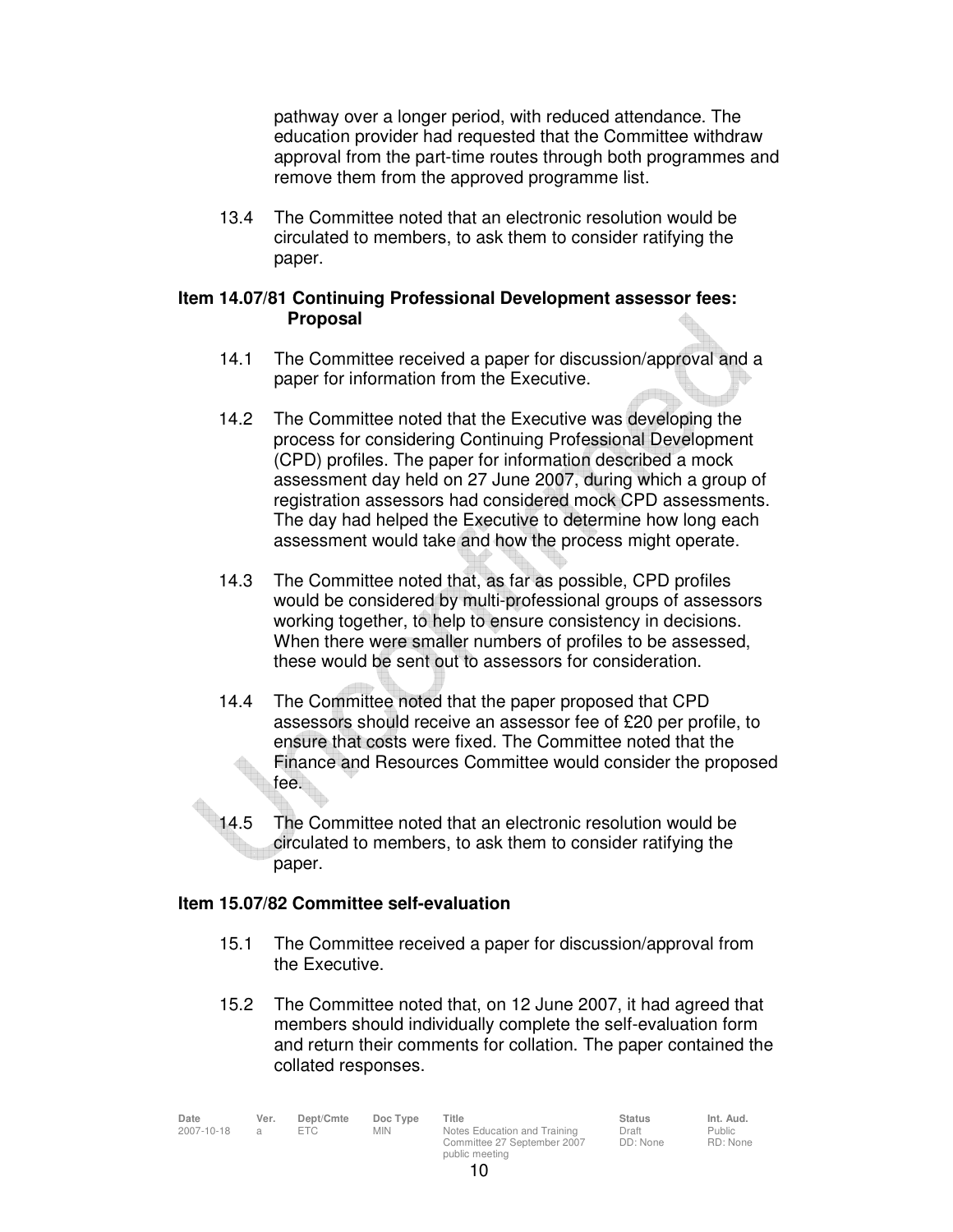15.3 The Committee noted that the Council awayday on 3-4 October 2007 would include further discussion on the issues identified in the self-evaluation forms.

### **Item 16.07/83 Operating Department Practitioners approved qualifications**

- 16.1 The Committee received a paper for discussion/approval from the Executive.
- 16.2 The Committee noted that, on 13 October 2004, it had agreed to accept several 'historic' qualifications for Operating Department Practitioners (ODP), which had been approved by the Association of Operating Department Practitioners before the profession had been regulated by the HPC. However, the Committee had only been asked to approve the qualifications on a time-limited basis (in one case until the end of the grandparenting period). This approach was inconsistent with the HPC's approach to all the other professions which it regulated. The paper proposed that the previous decision should be revoked and approval of the qualifications maintained until that approval was formally withdrawn.
- 16.3 The Committee noted that an electronic resolution would be circulated to members, to ask them to consider ratifying the paper.

# **Item 17.07/84 Process for considering complaints about educational programmes**

- 17.1 The Committee received a paper to note from the Executive.
- 17.2 The Committee noted details of progress in developing a process for considering complaints about educational programmes. The Executive intended to present its findings and recommendations to the next meeting of the Committee on 4 December 2007.

# **Item 18.07/85 Definitive list of approved programmes**

- 18.1 The Committee received a paper to note from the Executive.
- 18.2 The Committee noted that the Executive was working to ensure that the list of approved programmes was accurate and available to a wide range of users.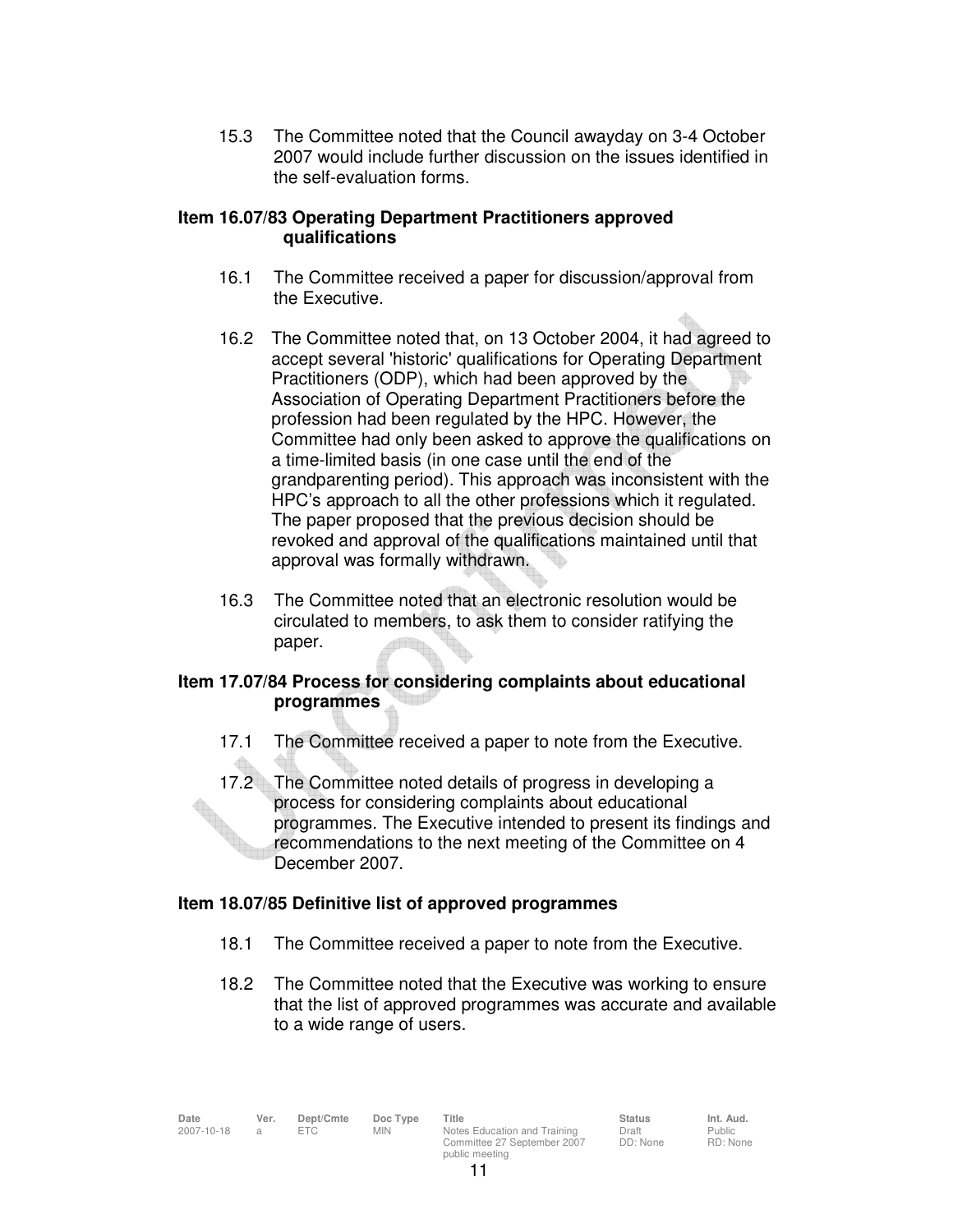18.3 The Committee noted that some of the sources used to compile the list were incomplete and that, if members were aware of any information which should be changed, they should contact the Executive.

### **Item 19.07/86 Reports from Education and Training Committee representatives at external meetings**

- 19.1 The Committee received a paper to note from the Executive.
- 19.2 The Committee noted the report.

#### **Item 20.07/87 Standing Orders**

- 20.1 The Committee received a paper to note from the Executive.
- 20.2 The Committee noted its standing orders. The Committee asked that the requirement for a quorum should be amended, so that a certain number of lay members were not required as part of the quorum. The Committee noted that it was no longer appropriate for the standing orders to differentiate between registrant and lay members.

#### **Item 21.07/88 Committee membership**

- 21.1 The Committee received a paper to note from the Executive.
- 21.2 The Committee noted that the Council on 9 July 2007 had agreed that Mr Donaghy and Mr Willis should be appointed to the Committee.

### **Item 22.07/89 Dates of Committee and Panel meetings 2008-9**

- 22.1 The Committee received a paper to note from the Executive.
- 22.2 The Committee noted the dates of Committee and Panel meetings in 2008-9, which had been agreed by the Chairman.

### **Item 23.07/90 Minutes of the Education and Training Panel held on 12 June 2007**

23.1 The Committee noted the minutes of the Education and Training Panel held on 12 June 2007.

Public RD: None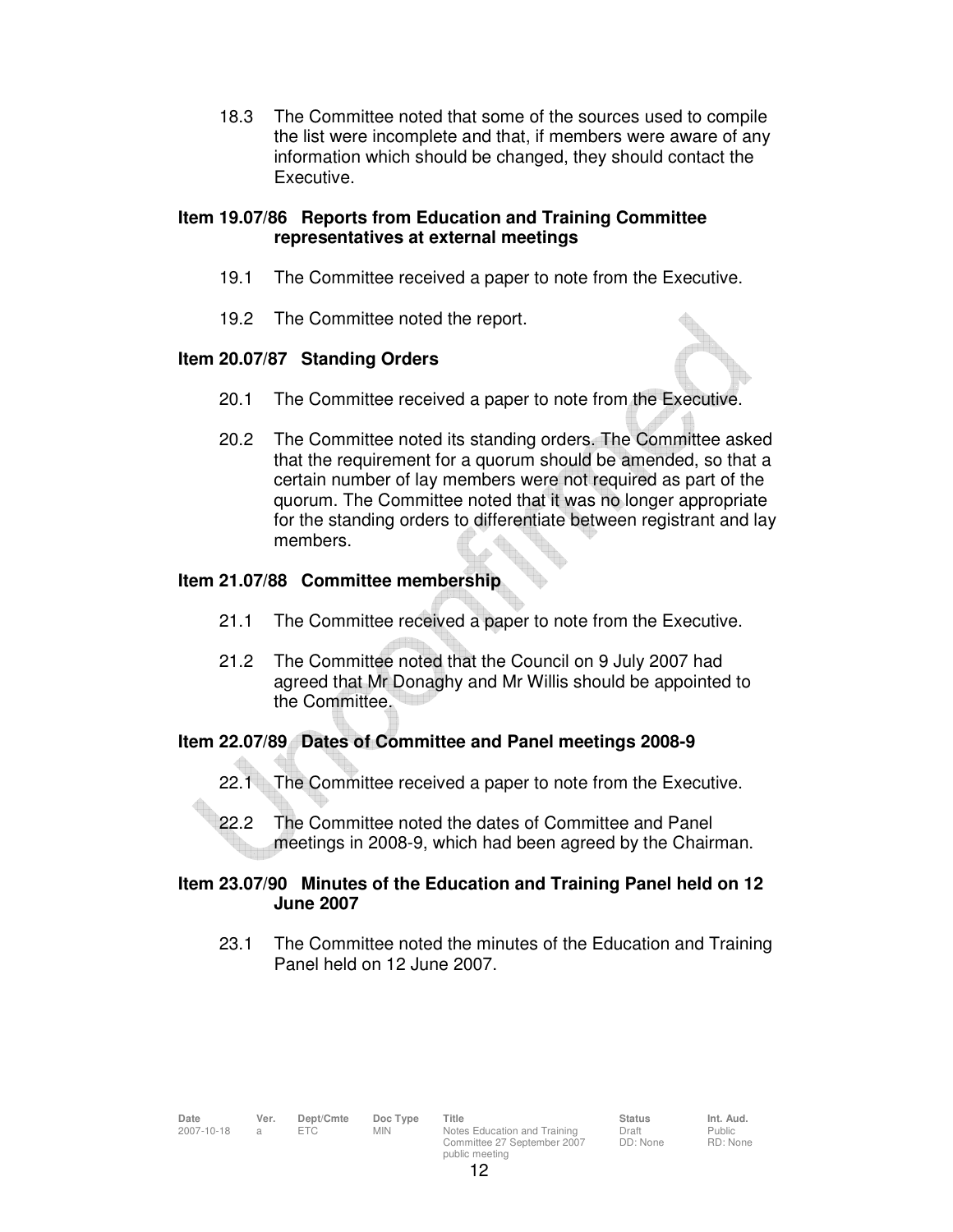## **Item 24.07/91 Minutes of the Education and Training Panel held on 5 July 2007**

24.1 The Committee noted the minutes of the Education and Training Panel held on 5 July 2007.

## **Item 25.07/92 Minutes of the Education and Training Panel held on 2 August 2007**

 25.1 The Committee noted the minutes of the Education and Training Panel held on 2 August 2007.

## **Item 26.07/93 Skills for Health and HPC: Summary**

 26.1 The Committee received a paper for information from the Executive, summarising ways in which HPC was involved with projects and groups within Skills for Health. The Committee noted that some stakeholders had mistakenly gained the impression that HPC endorsed the projects and groups, when in fact HPC had only contributed information or observed meetings.

## **Item 27.07/94 Health and character declarations**

 27.1 The Committee received a paper for information from the Executive, giving statistics on health and character declarations made by registrants on application for renewal, readmission and admission to the Register.

# **Item 28.07/95 Any other business**

28.1 There was no other business.

# **Item 29.07/96 Date and time of next meeting**

- 29.1 The next meeting of the Committee would be held at 10.30 am on Tuesday 4 December 2007.
- 29.2 Subsequent meetings would be held at 10.30 am on:

 Wednesday 26 March 2008 Tuesday 10 June 2008 Thursday 25 September 2008 Tuesday 2 December 2008 Thursday 26 March 2009 Thursday 11 June 2009